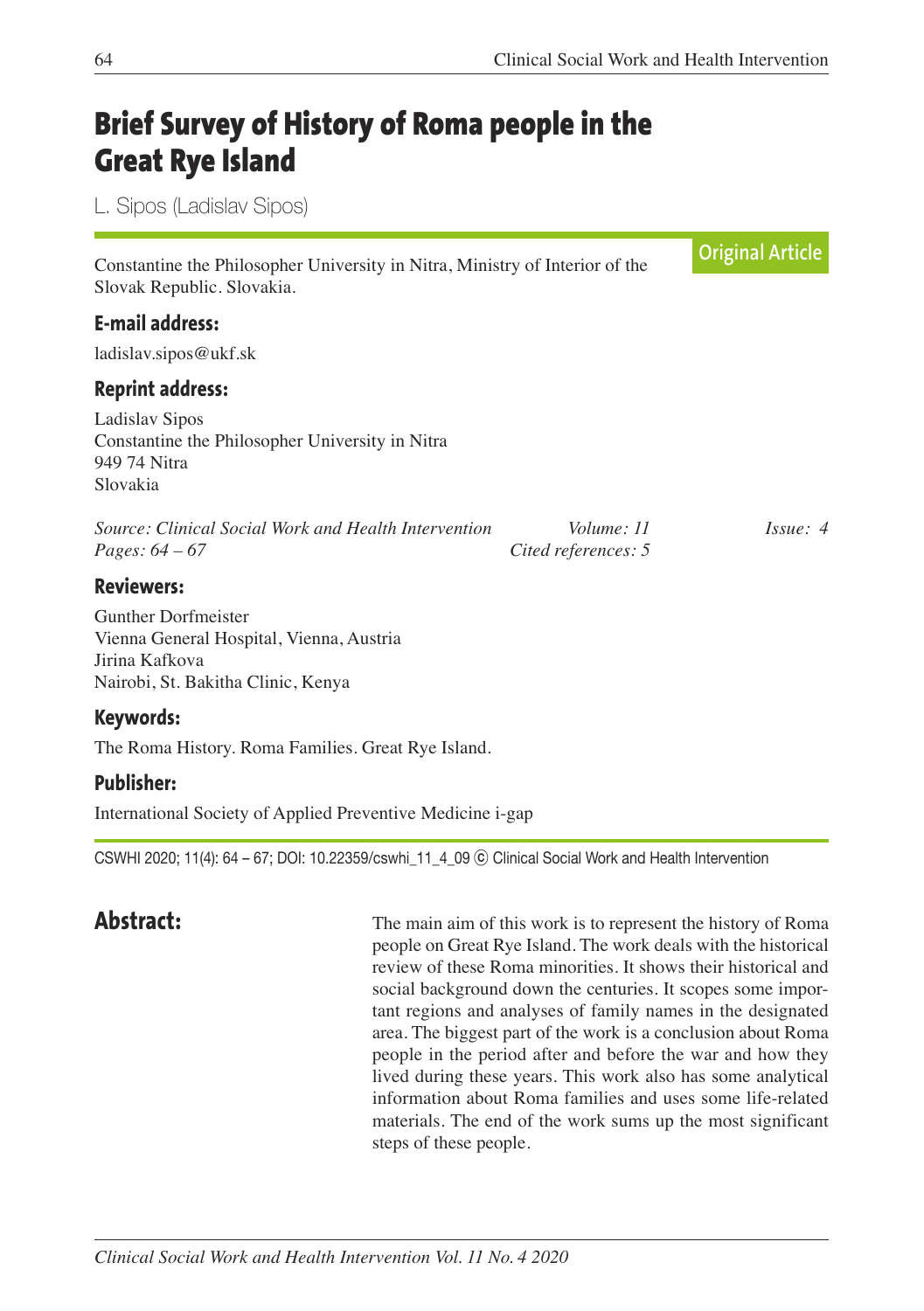#### **Introduction**

In my article I would like to write about Roma people and their connection regarding present day Slovakia. I would like to present the main historical events that had a big impact on this minority group and not least emphasize their historical background. Gypsy people did not have literacy in the early period, but we have historical sources that depict that this minority group also had history.

The main aim of this article to analyze the main characteristic features of Gypsy people and their community along with a need to deal with their contemporary social background and relations.

# **Historical review**

The first appearance of Roma people originated in the 11th century. During the centuries, especially the 14th century was a critical period for them because some groups of Gypsies wandered traveling to various parts of Europe. According to Ravasz (2005) this can be seen as a major pathway for that minority group. He claims that some families originated in the 16th century, but this group did not connect to Great Rye Island. A main reason why they did not travel can be seen in their development as a farming population. It included household behaviors as collecting potatoes, building works, etc.

In the 17th century the problem of this civilization was the same. Some Gypsy groups travelled to Europe, but they have been prosecuted and killed. Unfortunately other groups did not like them because of their behavior. Two places where Roma people lived were Nitra and Bratislava.

The first author who wrote about Roma people was Samuel Augustini (ab Hortis). In his monography he presented some important data: *"From those Gypsies who are married the children must be taken away to be far from their parents and relatives even by force to prevent them from being in any relationship with other Gypsies. At the same time, a better education should be provided for them. In some places they have already started it and where they were unwilling to support this aim voluntarily, it was enforced by violence"* (Augustini, 1995, p. 62).

According to the author, it can also be seen that they had other possibilities. The other thing that Augistini dealt with was the issue of Roma children. He stated: "*They have reported from Fallendorf Village on Great Rye Island that on the 24th of last month, between 5 and 6 o clock in the morning, they took again from Pruk (in Hungarian: Dunahidas, in Slovak currently Most pri Bratislave), the older children, who as with the former ones will get an education by which they will be able to gradually doff their inborn disobedience. Among the children destined for re-education there was also a 14 years old girl who was to be taken away as a bride. In her despair or anger she was tearing her hair and her behavior was always erratic"* (Augustini, 1995, p. 62).

Most of the children were raised at home in family, only few of them were taken to farmer foster parents. Only two boys from Dolne Devicany (today a part of Devicany and Dunajska Streda) and Horné Saliby attended school.

Adult Roma people worked in an agricultural area during winter and they were also making some music during summertime. Many of them were smiths, harvestmen, pickers and thrashers. Most of the families lived in Velke Ulany and 13 families in Samorin. The most common family names were: Sarkozi, Mezei, Sipos, Rigo, Ujvari, Danis, Buga and Mundi (Horvathova, 1964).

The first data of Gypsies living in Nove Zamky came from the 18th century. During this period gypsies were divided into two groups: first were the new urban serfs and the other was the upper class. It included names such as Munka, Cirok, Anyalay, Balogh, Sultsek and Dome.

Roma people are connected to the Roman Catholic religion. Gypsies had a national local language, but they also spoke Hungarian. In the region of Nitra and Bratislava they also spoke the Slovak language. In Nitra 17.7%, in Bratislava 22.6%, in Ostrihom 59.3% and in Komarno 70.9% spoke the Romani language. These data refer to the major language assimilation of Roma people living in southern Slovakia during the 19th century.

Another important event in Roma history was the census by the Minister of Interior on March 15, 1924. According to the Slovak National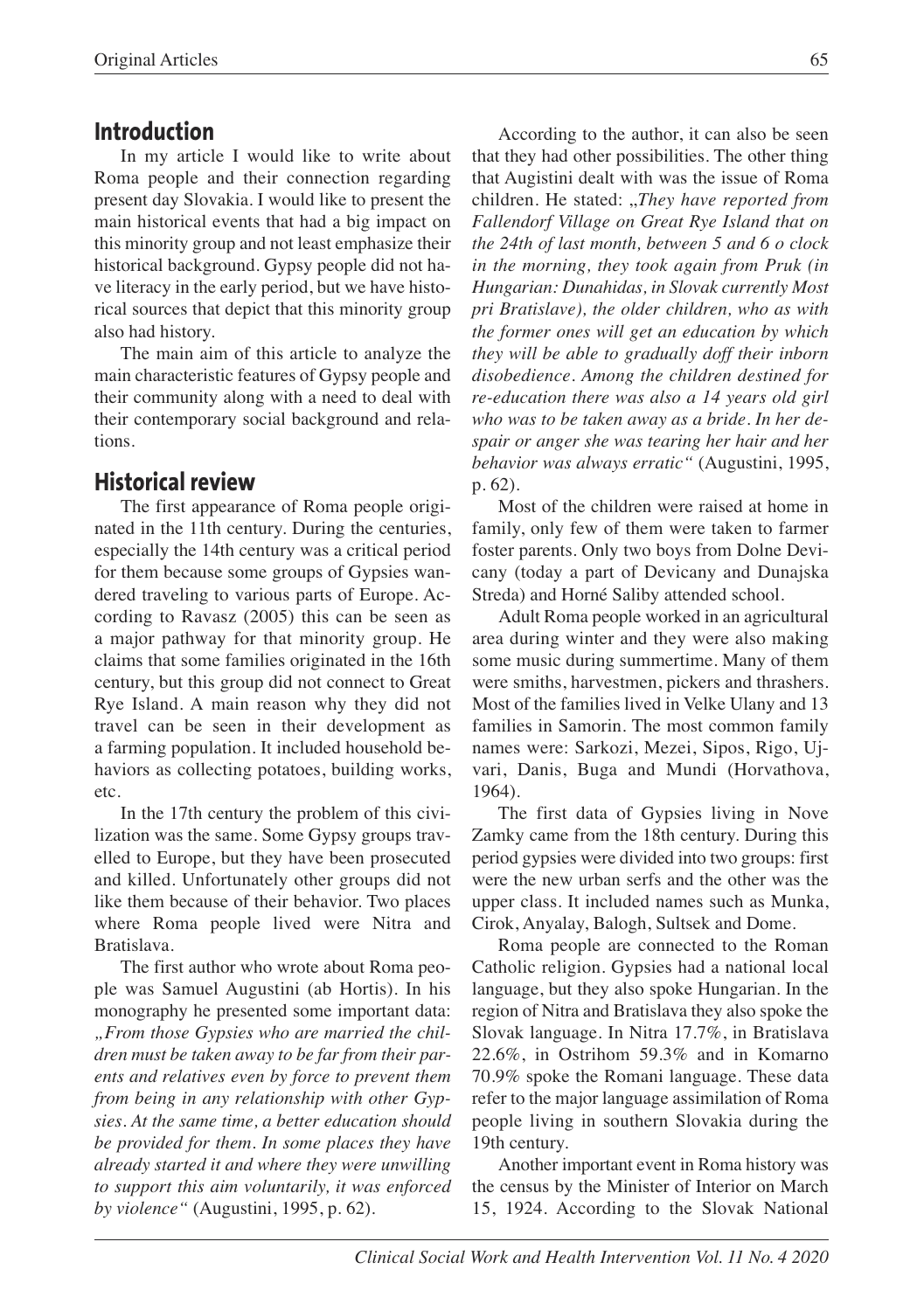Archive we can find censuses in Dunajska Streda, in Galanta, in Samorin and in Komarno.

Among the 121 Gypsy family names common ones in these geographical territories were: Danis, Farkas, Koavacs/Kovac, Kurucz/Kuruc, Olah, Rigo, Sarkozi and Stojka. (Mann, 1998).

The biggest territory where they lived was the area of Dunajska Streda. According to the four biggest territories we can find some family names that were particular in these areas.

Dunajska Streda disctrict: *Abraham, Banyak, Bertok, Bottlo, Burdy, Danis, Dani, Horvath, Kardos, Katona, Kurucz, Lakatos, Levai, Meszaros, Mezzei, Piroska, Rigo, Sarkozi, Sipos, Stojka, Vezpremi, Vontzemü.*

Galanta disctirct: *Banyak, Bartos, Bihari, Bitto, Bottlo, Farkas, Herak, Horvath, Janoska, Kardos, Karvay, Kmeto, Kok, Kovacs, Kuki, Kurucz, Lakatos, Meszaros, Mezzei, Olah, Patkolo, Rigo, Salay, Sarkozi, Sipos, Vizvary, Voros*

Komarno district: *Bertok, Dome, Farkas, Katona, Kovacs, Kurucz, Lakatos, Levai, Meszaros, Mezzei, Piroska, Sarkozi, Stojka, Vezpremi*

Other districts: *Bitto, Bujko, Burdy, Dome, Farkas, Horvath, Karvay, Kovacs, Kulina, Kuruc, Kurthy, Lakatos, Mezzei, Olah, Patkolo, Sarkozy, Stojka, Vezpremi*

There were also some family names that were typical in other regions. Mezei, Rigo and Sarkozi the most widespread ones and the family name Buga was particular in Dunajska Streda, Bundi was found in Tomasov and Stvrtok na Ostrove, and the name Ujvari in Malinovo and Maly Mager (Mann, 1998).

#### **Gypsies in the Great Rye Island during the Slovak State (1939–1945)**

One of the most tragic events in the history of Roma people was their prosecution during World War II. The situation in Slovakia was not very good for them because they had to deal with the same problems as other minorities like the Hungarians. During that period C. Necas was the only person who wrote one monography about that time and the social and economic background of Gypsy people. He described the situation that during the war there were anti-Roma rules and Nazi Germany had also some cruel activities against these minorities.

They were taken to relocation camps situated in Komarno. After that, the German nation took them into concentration camps, mainly to Dachau. Many of Roma people that were originated from Great Rye Island were transported from Hurbanovo. On March 30, 1945 the German army stopped there and during the evening 53 Gypsy adults and 7 children were killed. It was a taboo topic for many years. From that period we have just a very short description because many of the survivors and local people did not want to reveal the situation therefore we did not have many sources (Necas, 1994).

#### **The Gypsies and Southern Slovakia after 1989**

The population of Gypsy origin were censused by the state administration authorities without their knowledge. The last such census reflects the state as of December 31, 1989, according to which in the four districts of Great Rye Island 21,988 Roma people lived in total, making up 4.6% of the total population. In the individual districts the number and rate of Roma population developed as follows: Dunajska Streda 5,558 (5.1%), Galanta 7,365 (5.1%), Komarno 3,880 (3.5%), Nove Zamky 5,185 (3,4 %). The Gypsies of Great Rye Island usually belong to the group of Roma settled down a long time ago. With the subgroup of Hungarian Roma (Rumungro), in the northern part of the region we can also find Slovak Gypsies. The border between the two groups has been undefined so far, and probably developed according to the number of ethnically dominant population.

In the census held in March 1991, after a period of 60 years, Roma people for the first time had the chance to freely ethnically identify themselves. In Slovakia 80,627 persons identified themselves as being of Roma ethnicity. This data was less than one-third the data according to the official census held in 1989. In general, it can be stated that Gypsies follow the ethnicity of the majority population of their direct environment. The comparison of data of the population census on 1991 and the data of last population conscription by the so called national councils in the Communist era (1989) shows that in the districts of southern Slovakia with major ethnic Hungarian population fewer probably Roma people identified themselves as being actually of Roma ethnicity than in the regions with major Slovak majority population. Thus for example in the Dunajska Streda district 686 persons identi-